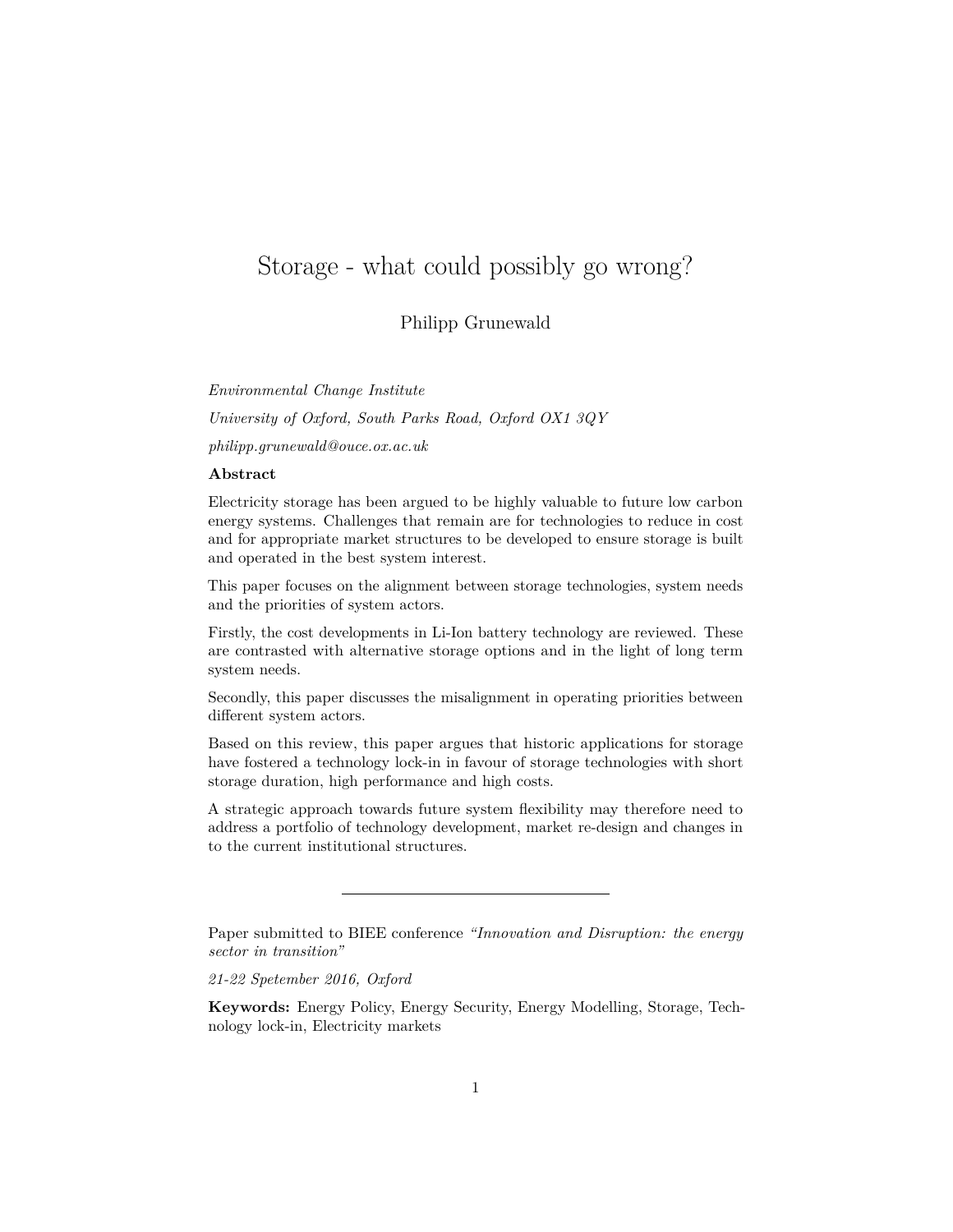## **1 Introduction**

Decarbonisation pathways commonly suggest a sequential process:

- 1) Renewable and low carbon technologies are deployed to displace thermal plants and decarbonise electricity
- 2) Services are shifted from oil (transport) and gas (heating) towards electricity
- 3) New forms of flexibility are delivered to solve emerging system challenges

Radcliffe (2012) argues that this sequence is likely to leave a flexibility gap, which needs to be addressed strategically as part of the transition process.

Grid scale storage is expected to play a major role in this process. Significant system savings of over £8bn have been identified for appropriate flexibility solutions (Strbac et al. 2016,National Infrastructure Commission (2016)).

However, such 'system optimal' solutions are generated under assumptions of ideal asset allocation and operation. In practice, market failures and misalignment of interests between institutions can lead to sub-optimal outcomes.

In the next section the possible misalignments between long term system needs and incremental deployment of storage are discussed.

### **1.1 Methodology**

The finding presented here are based on a mixture of qualitative and quantitative assessments of the system needs for storage, building on system modelling and technology needs assessments (DECC (2012), Strbac et al. (2016), Grünewald et al. (2011–9AD)) as well as a wide range of sources on the performance of storage technologies cited by Grünewald (2012b) and ARUP (2012).

The argument is not based on a dedicated model, but a synthesis of findings in literature.

## **2 On the right path?**

### **2.1 Cost reductions in storage**

Figure 1 shows the dramatic manufacturing cost reduction observed in the literature on Li-Ion battery technology. Current reported costs are approximately \$200 per kWh and continue to fall. Some forecast ranges already begin to look modest, yet even the most optimistic predictions do not fall below an asymptotic target of approximately \$100 per kWh.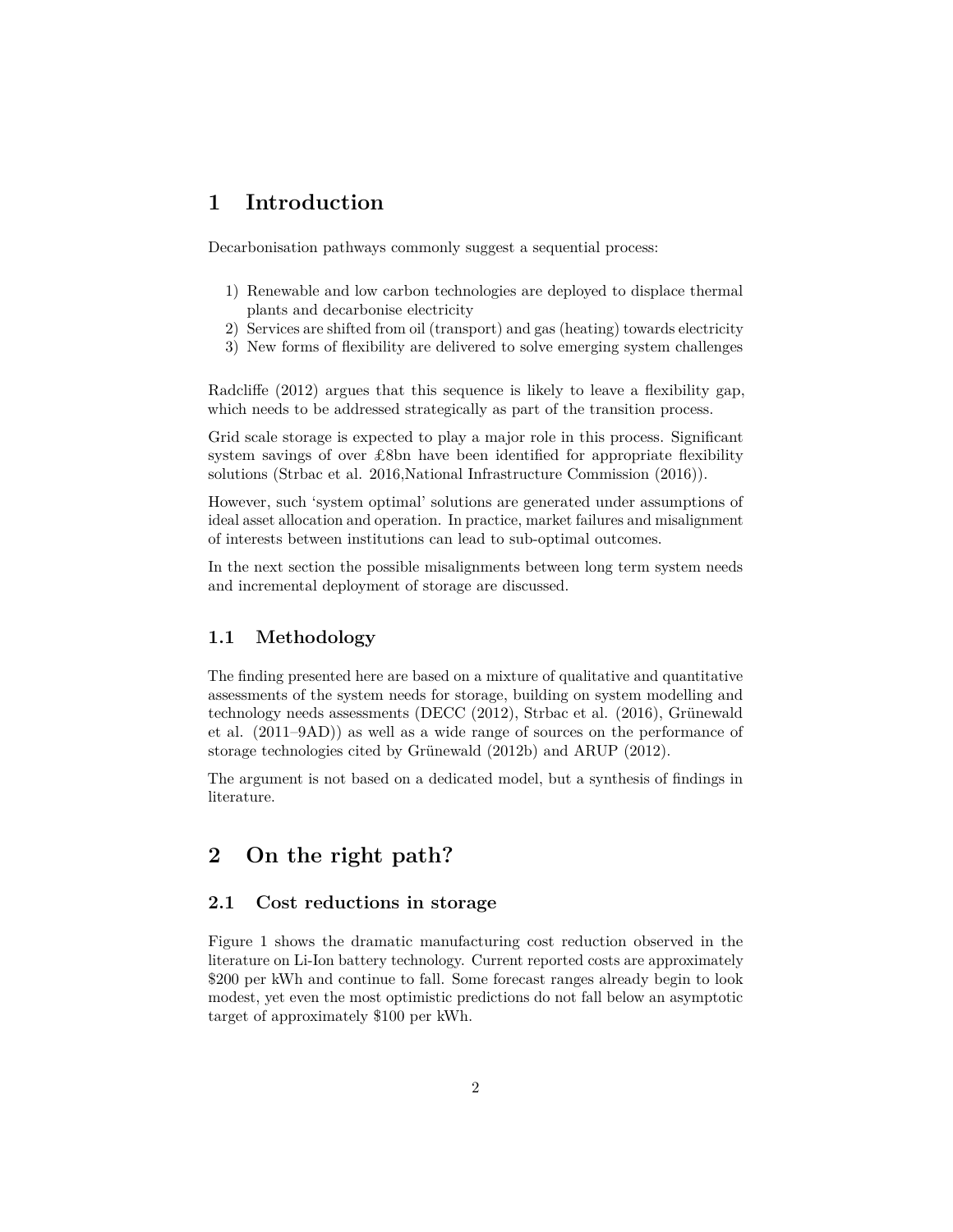

Figure 1: Cost reduction and predictions for Li-Ion (Based on Nykvist and Nilsson (2015))

This cost reduction is significant and opens up new markets and opportunities for Li-Ion storage. However, the grid storage market is quite different from mobile devices and transport applications, which have driven development and deployment until now.

### **2.2 What is needed in grid storage?**

In Figure 2 the difference priorities in the three markets is highlighted. For mobile devices cost, lifetime and storage capacity requirements are moderate, whereas the need for technical performance on energy density, specific energy and efficiency are extremely high, due to the fact that these devices are hand held. Efficiency in this context is not driven by economic efficiency, i.e. avoiding loss of a precious charge. For hand held devices efficiency is first are foremost a safety feature. Inefficient storage is prone to overheating with potentially dangerous implications. Cooling systems are not viable for such devices.

Despite the dominant role, which Li-Ion is establishing in mobile and transport applications, its long term use for grid applications may be less appropriate and could lock out alternatives with the prospect to match future needs more closely.

### **2.3 Technology options - Not just batteries**

The key performance indicators in Figure 3 compare a range of storage properties for selected technologies. All of these technologies are currently deployed, though in some cases in very small numbers or capacity.

The cost row highlights the extent of the differences. It is worth noting that the deployment levels span from mass manufacturing in the case of Li-Ion batteries to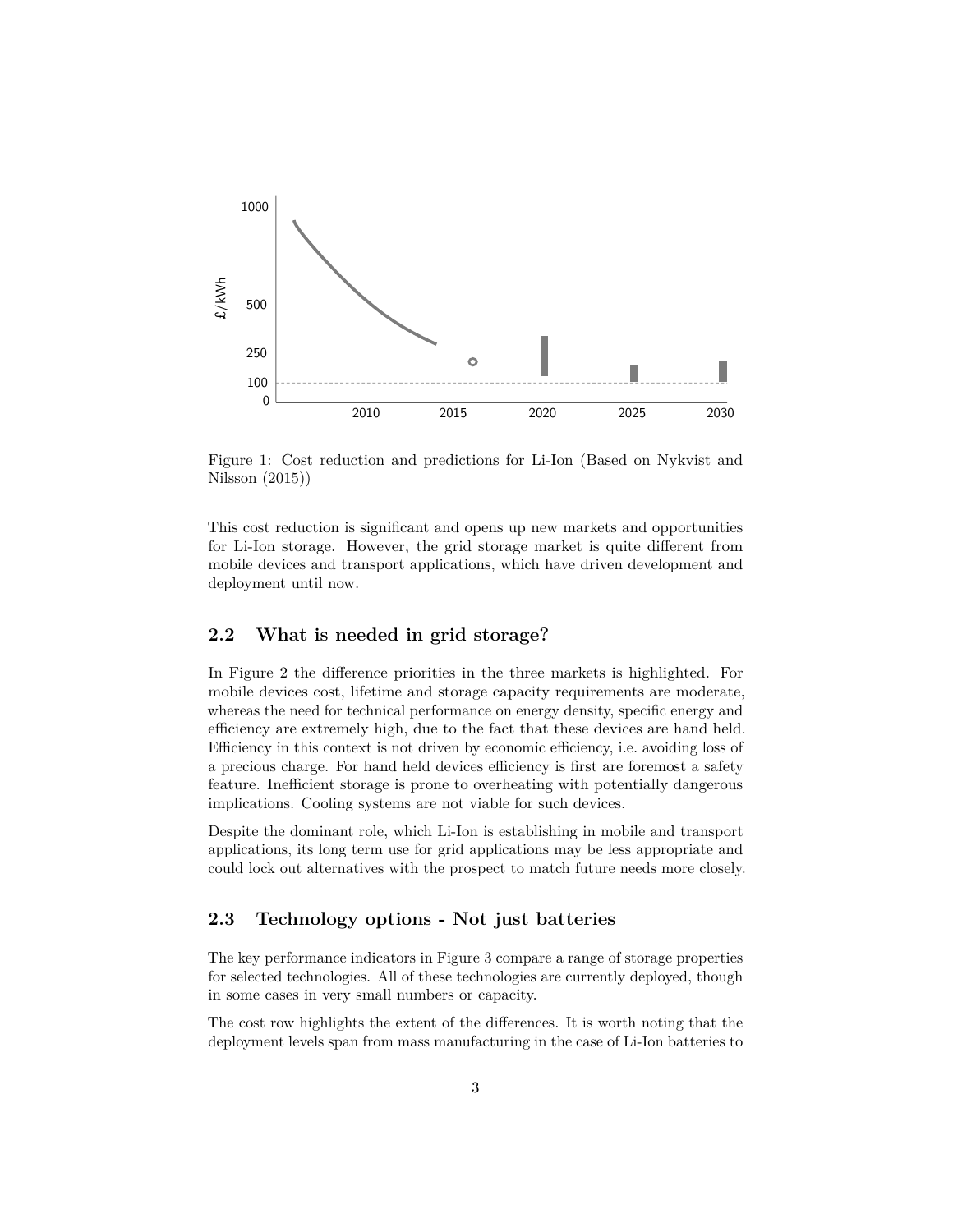|                   | <b>Mobile devices</b>             |        | EV                              |        | Grid                            |        |
|-------------------|-----------------------------------|--------|---------------------------------|--------|---------------------------------|--------|
| Cost              | Lack of<br>alternatives           | low    | Early adopter<br>willing to pay | low    | Competitors:<br>gas, diesel     | high   |
| Lifetime          | High device<br>turnover           | medium | High device<br>turnover         | medium | Reliability<br>required         | high   |
| Energy            | Daily charging medium<br>accepted |        | Range anxiety                   | high   | Hours, days<br>(longer?)        | high   |
| Power             | Steady load<br>modest peaks       | medium | Fast charging,<br>acceleration  | high   | Relative to<br>energy           | medium |
| <b>Size</b>       | Miniatu-<br>risation              | high   | Space is at<br>a premium        | high   | Remote low<br>cost locations    | low    |
| Weight            | Handheld<br>devices               | high   | Moving mass                     | high   | Irrelevant                      | low    |
| <b>Efficiency</b> | For heat<br>management            | high   | Economics<br>and range          | high   | Less important<br>with high RES | low    |

Figure 2: Priorities differ between mobile, transport and grid applications

|              |                | Li-Ion         | <b>Flow</b>      | Pumped       | Compres-      | Thermal                   | Power        |
|--------------|----------------|----------------|------------------|--------------|---------------|---------------------------|--------------|
|              |                |                | battery          | hydro        | sed air       |                           | to gas       |
| Cost         | \$/kWh         | $500 - 150$    | 500              | 150          | $80 - 250$    | $5 - 300$                 | $4 - 50$     |
| Lifetime     | yrs            | $3 - 10$       | 10               | 60           | 40            | $10 - 30$                 | >10          |
| Energy       | kWh/kW         | $\overline{2}$ | $5+$             | $4 - 30$     | $2 - 26$      | 10                        | >10          |
| Power        | <b>MW</b>      | $0.001 - 10$   | $0.1 - 100$      | $200 - 2000$ |               | $100 - 300$ $0.001 - 100$ | $0.01 - 100$ |
| <b>Size</b>  | m <sup>3</sup> | $1 - 1000$     | $10 - 10k > 10m$ |              | $100k - 500k$ | $0.1 - 10k$               | $100 - 500k$ |
| Weight       | t              | $0.03 - 300$   | $20 - 20k > 10m$ |              |               | $0.1 - 10k$               |              |
| Efficiency % |                | > 90           | 80               | 73           | $45 - 70$     | $40 - 80$                 | 35           |

Figure 3: Key performance indicators of storage technologies (bold for high performance). Based on Grünewald (2012b), Bruce (2016) and ARUP (2012)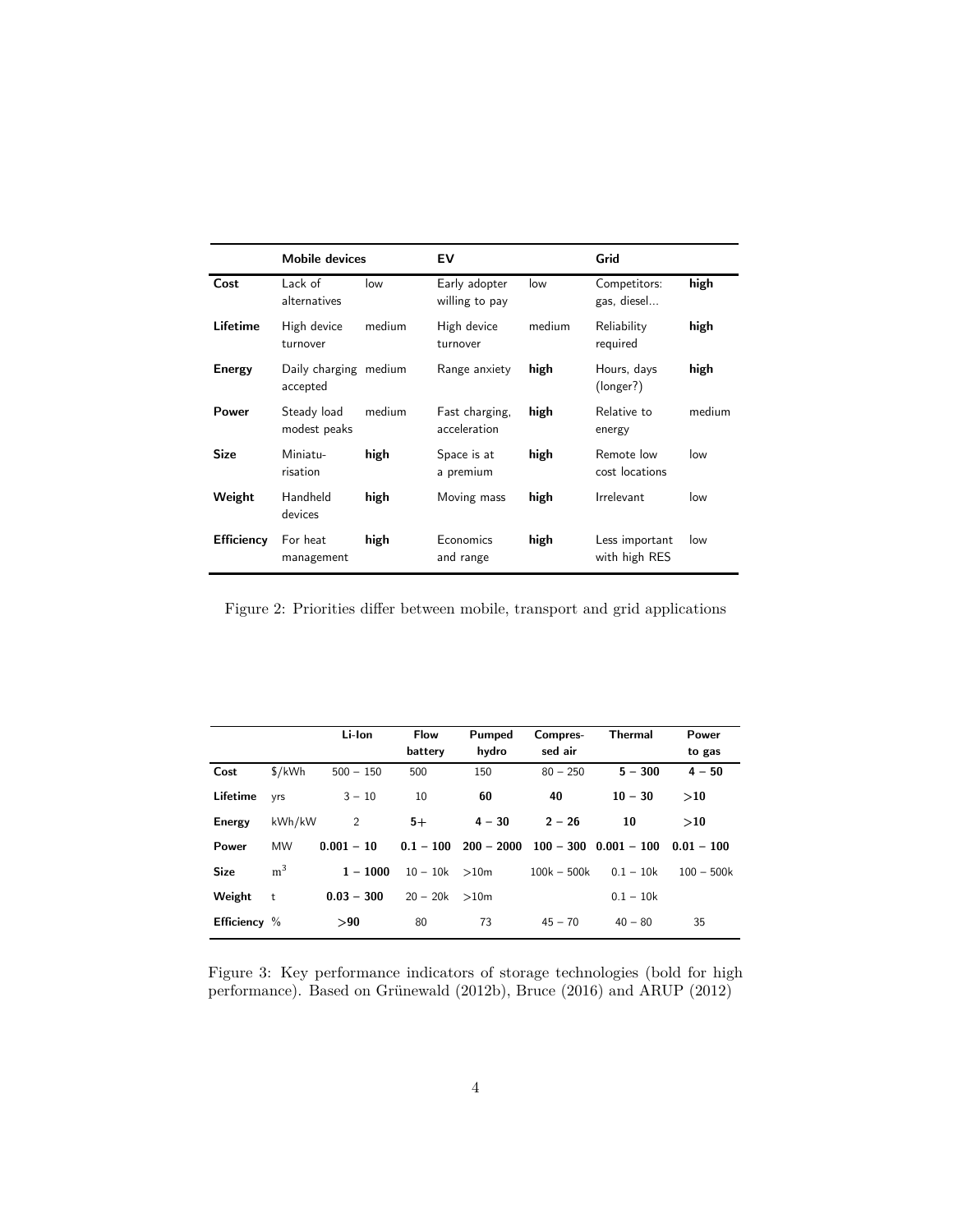

Figure 4: Modest increases in the value of storage from added efficiency (Source Grünewald (2012a))

*3.5. Storage in nuclear and CCS scenarios* about their cost reduction potential. advanced lab scale technologies like flow batteries. Further cost reduction could therefore be envisaged, but the data is not sufficient to draw firm conclusions

Values in Figure 3 stem from a range of sources and span from actual costs to future projections where these are available. Even if claims for Li-Ion to reach \$100/kWh were realised, existing technologies may be able to deliver significantly lower costs. Compressed air (which has only been deployed twice, such that the ranges in Figure 3 are in fact the full extent of data) has not experience learning or scaling effects, which could make it a very serious competitor for grid applications.

Thermal and power to gas technologies are listed at costs that are currently achievable, assuming such facilities were build at GW scale. The extremely *3.6. Mismatch between market value and social value* independent of the power. low costs are a result of the scalability in energy capacity of these technologies

The analysis above considers the commercial value of storage for investors operating an This is the fundamental difference between Li-Ion and the other technologies in is the principal reason why their key performance matrix aligns better with the Figure 3, which makes them more suitable for grid applications: their energy capacity can be scales independently from the power of the system. This feature grid storage priorities in Figure 2.

Properties in which technologies perform especially well are highlighted in bold. While Li-Ion matches the requirements for mobile and transport applications in Figure 2 very closely, it is these more 'scalable' technologies, which better match long term grid storage needs.

Efficiency, which is one of the strengths of Li-Ion technologies highlighted in Figure 3, becomes less commercially relevant in grid applications. As Grünewald (2012a) and Strbac et al. (2012) have suggested, the additional value of storage with higher efficiencies is modest, especially in scenarios with high shares of low short run marginal cost generators (see Figure 4).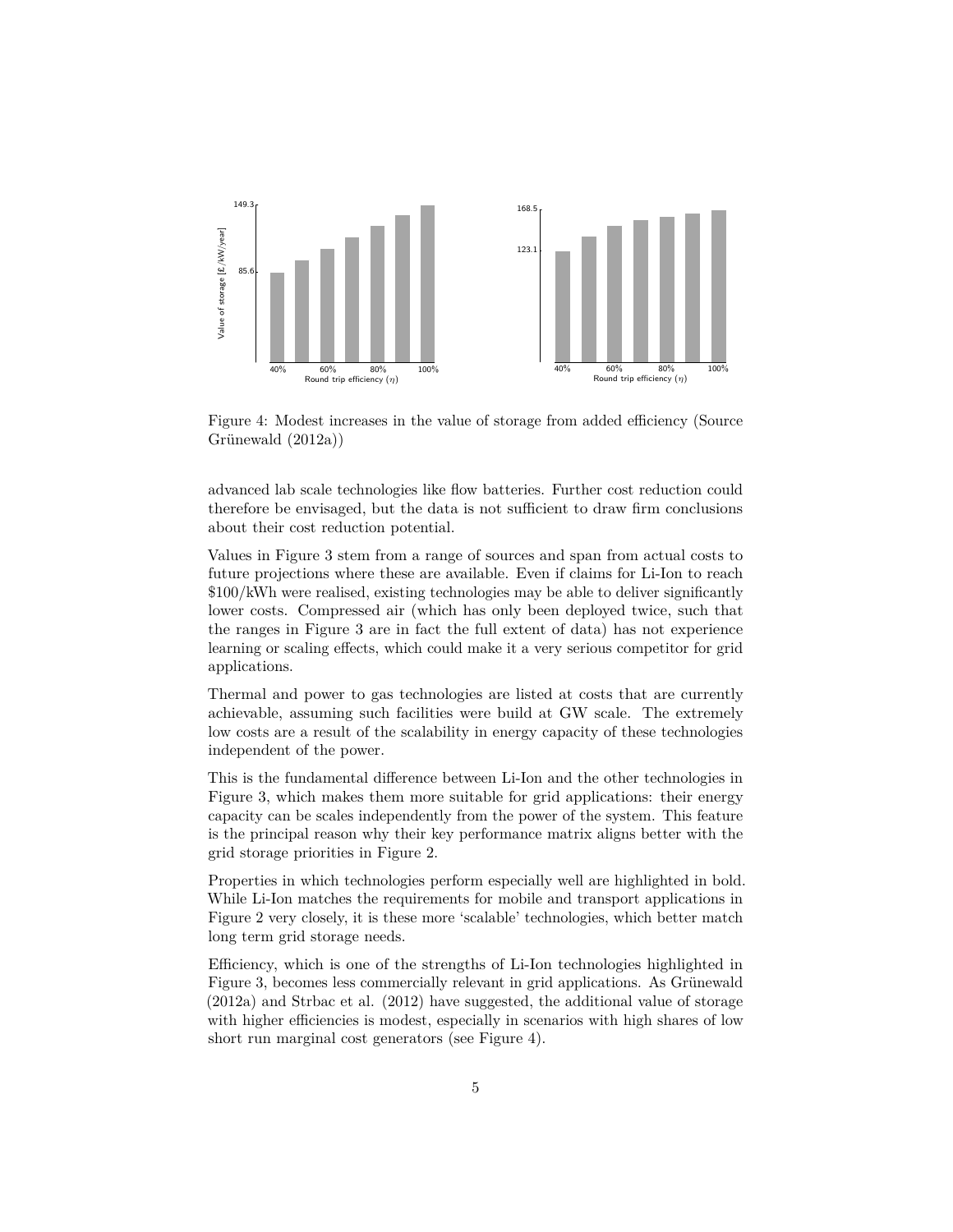## **3 Operation - who wants what?**

| <b>Operator</b>                       | <b>Strategy</b>                                                | Condition                                           |                                                             | Conflict                                                                              |  |
|---------------------------------------|----------------------------------------------------------------|-----------------------------------------------------|-------------------------------------------------------------|---------------------------------------------------------------------------------------|--|
|                                       |                                                                | Charge                                              | Discharge                                                   |                                                                                       |  |
| End user<br>(autonomy)                | Minimise import<br>Avoid export                                | High RES, low<br>demand at home                     | Low RES, high<br>demand at home                             | No alignment with system<br>needs, poor grid use, higher<br>grid cost for other users |  |
| <b>DNO</b><br>(local)                 | Constrain demand<br>to feeder capacity                         | Always, esp. briefly<br>at voltage rise             | When feeder<br>constraint is<br>reached                     | Low risk demands high<br>charge level<br>(strategic reserve)                          |  |
| TNO                                   | Better utilisation<br>of asset<br>Avoid constraints            | High RES, low<br>demand in region A<br>with storage | Low RES in A, high<br>demand in region B<br>without storage | Higher use of existing<br>transmission capacity, less<br>able to serve remote peaks   |  |
| Utility<br>(Generator)                | Improve load factor<br>of existing plant                       | When SO calls for<br>plant turn down                | Low RES, high<br>national demand                            | Can create artificial peak<br>by scheduling maintenance                               |  |
| System<br>operator                    | Reduce cost of<br>flexibility<br>Displace part<br>loaded plant | Fall in demand, rise<br>in RES                      | Rise in demand, fall<br>in RES                              | Operation based on rate<br>(not quantity)                                             |  |
| Independent<br>commercial<br>operator | Trade on market<br>volatility and<br>distortions               | Low market price                                    | High market price                                           | If price $\neq$ value storage<br>operation can reduce<br>common value                 |  |

Figure 5: Operating strategies for a range of system actors

This section merely seeks to introduce the issue of operation strategy using a high level, illustrative overview of the differences between actors and institutions. A more rigorous and evidence based approach should be taken to quantify the tensions hypothesised here.

Figure 5 provides a summary of some of the tensions that could arise between different operators. Some of these will be briefly elaborated here.

The emergence of residential storage solutions, such as MOIXA or the Tesla Powerwall, have encouraged some to advocate greater 'self sufficiency' or even 'grid defection'. The motivation is rarely an economic one. In most places, especially with national grid infrastructure, grids provide lower cost backup than storage or even diesel generators could provide. Consumers investing in such storage solution therefore put a high value on their independence (often as a result of perceived poor experience with suppliers). So long as these costs remained 'private', there is no case against such moves.

However, the grid is a common asset and defecting it can increase costs not only for the defector, but also for those remaining on the system. At the time when a 'self-sufficient' user charges a battery from his 'surplus renewable generation' a neighbour may now have to buy grid electricity from a less efficient generator at a higher cost. Trade has been reduced at the commercial detriment of all.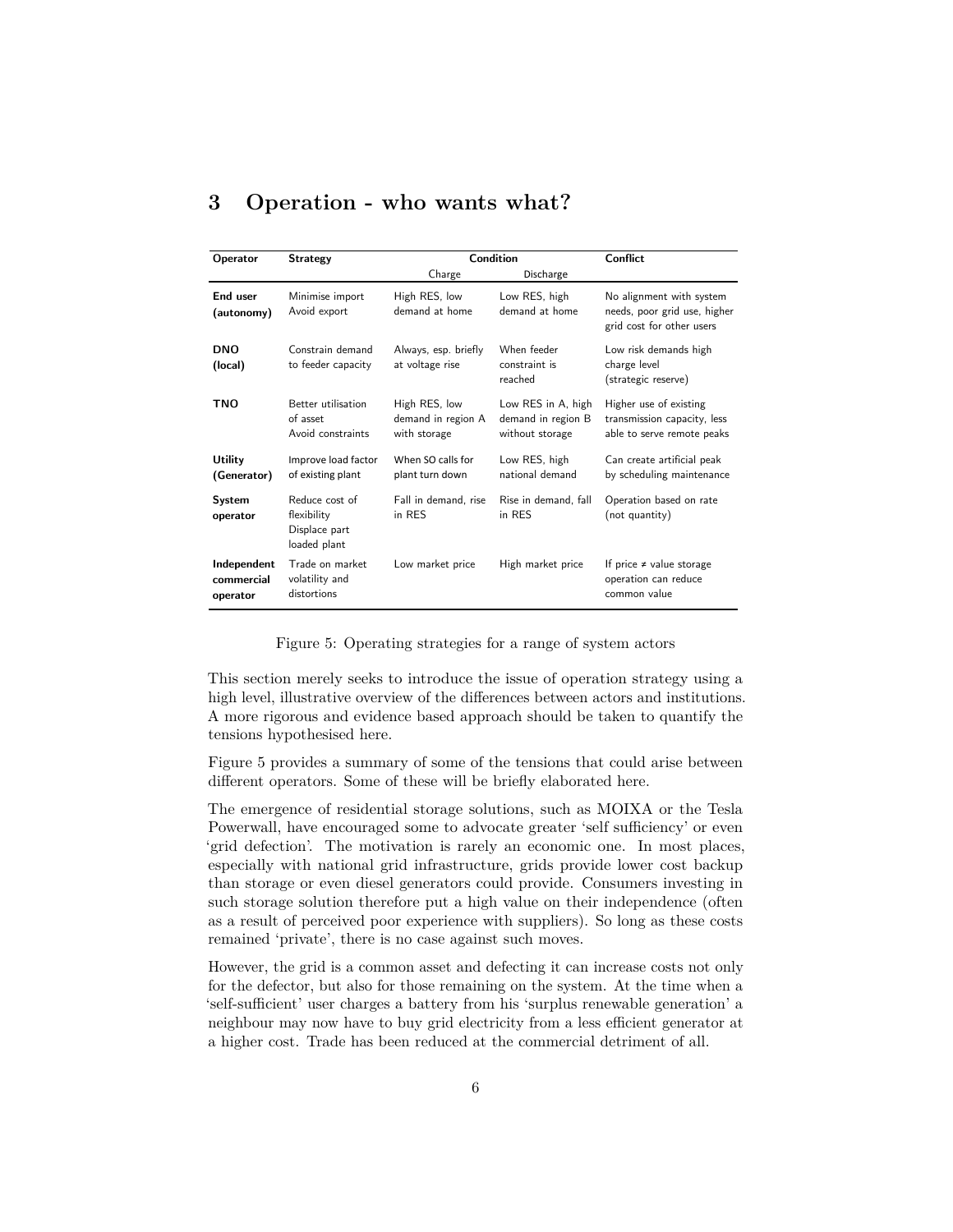Furthermore, current system operation and infrastructure costs are socialised in many countries and charge on a per kWh basis. A user who remains on the grid, but rarely uses it due to local RES and storage, still benefits from the most valuable grid services during critical periods, but contributes a disproportionately small share to the costs. Thus, the 'use of system' costs for all other participants will increase.

At the other end of Table 5 are commercial operators, who would be less prone to paying a premium for independence, but still could cause the overall system costs to increase in similar ways. Assuming a simple business model of buying low to charge and selling high, assumes that these costs accurately reflect the value to the system. A market where this link is open to debate is the balancing market arguably a key market for fast acting storage operators. The premium put on imbalance charges is not a reflection on system costs, but rather an insurance mechanism to guard against imbalance and ultimately blackouts. Historically the volatile nature of these markets was necessary to ensure slow acting plant can be kept responsive. Recent moves towards capacity markets have already highlighted potential inadequacy of this mechanism. In addition, markets for very specific response purposes have been created, typically with particular plant types delivering the service. This portfolio of markets means that a unit of electricity at the same place and the same time can be traded in different markets and at different prices.

For a generator, which can only produce a positive quantity or electricity, the allocation of its output is unambiguous and would tend to go to to highest available offering. Storage affords its operator new opportunities to trade between markets and their idiosyncrasies in particular. This is to say that regulators not only have to consider the effectiveness of a market mechanism to deliver the desired response, but also for compatibility of this mechanism with others currently active in the market.

## **4 Conclusions**

This paper argues that despite the dominant role of Li-Ion batteries, the long term needs for grid storage are not best served by this technology. The requirements of mobile and transport applications, which have supported their development, are fundamentally different from future grid storage needs.

New market arrangements, which are informed by what is technically possible at present, seek to support storage deployment and to do so in the context of short term system needs. The immediate balancing requirements still call for relatively short storage durations.

It is therefore conceivable that sub-optimal technologies could become locked into the energy system and inhibit the uptake of vital future storage requirements